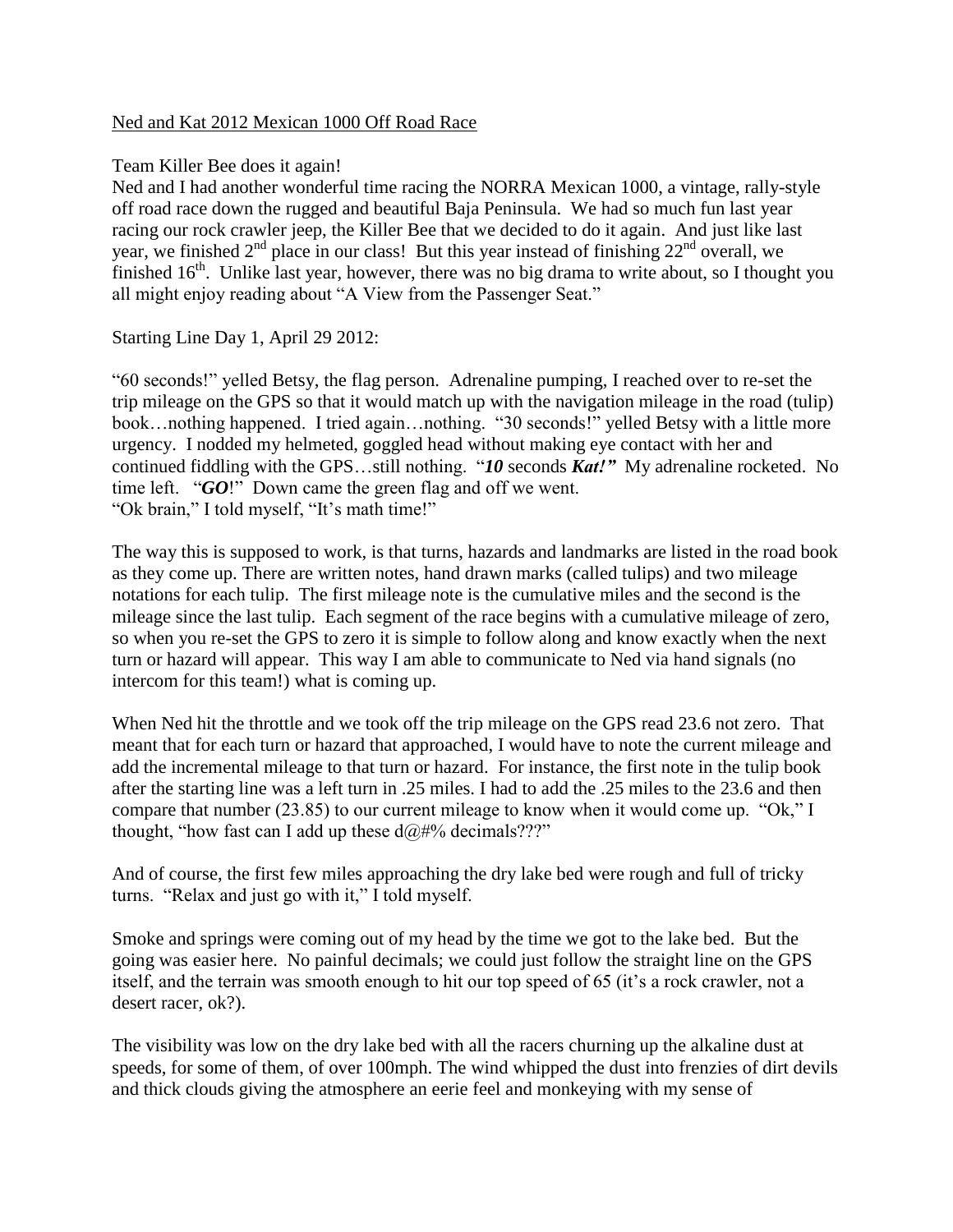perspective and distance. Objects approaching in the distance could have been 100 feet or 100 yards away. And was it a sign, a person, a bush, another car stopped on the side of the road, or a cow? It made a difference which it was, but there was no way of knowing until we were right up on it.

Day 1 End of first Special (Race) Stage:

"Dammit! I peed on my driving suit! I did the same thing last year!" By the end of the first racing stage (beginning of the transit stage) we both had full bladders. The place we stopped had no privacy, so with adrenaline pumped up and my rear end facing under the jeep (like no one could see me there!) I unzipped my driving suit and went. It was a bit before I realized that I was hitting the sleeves of my suit (they having dropped to the ground) and with my helmet and goggles still on it was awfully hard to look down and see what I was doing. That was when I realized that the same thing had happened last year in the very same location. It was like déjàvu. Slow learner! The fire-retardant fabric of my driving suit dried rapidly though, as we happily settled into a long day of racing through the arid desert, and I quickly forgot all about it!

## Day 2 Special Stage 1:

Somewhere along the remote 175 mile stretch between San Ignacio and Loreto I amused myself by counting up the various body discomforts that can be part of this crazy sport. The GPS was functioning correctly, and we had developed a great system of hand signals. (Incredibly) we were working in perfect harmony. A sweeping downhill right with a cliff on the left coming up…I signal Ned. Another .83 miles, a big washout. Slow through the village. Right at the taco stand. Caution, cattle ranch. Left at the Y. Hard left to right (rocky). And on it went hour after hour as we sped down the Baja peninsula.

So after two days of racing for 8-10 hours per day, I was chuckling as I took inventory of how uncomfortable I was if I really thought about it. First there was the thirst. Unlike last year, I made the mistake of bringing a stainless bottle instead of a camelback (with a sippy tube), so was unable to drink through my helmet. Water had to wait until the next transit stage (anywhere from 40 to 175 miles away). Combining this with the constant dust turned my mouth to paste. Note to self: Chewing gum only gets you a mouthful of gritty, sandy gum).

I've never been able to understand how you can have thirst and a full bladder simultaneously, but design flaw aside, there it was. Almost constant. Perhaps just knowing you wouldn't be able to go for several hours makes you more aware of it! Then there was the heat. Mostly, the weather this year was pleasant, but there were a couple of near 100 degree moments with no escape from driving suits, helmets, and harnesses. And speaking of harnesses, did I mention the bruised collar bones? When the jeep bounced violently we would have been sent rocketing out of our seats if not for the harnesses, which held us completely captive and mostly immobile. That meant there was no escape from the biting pressure on our collar bones as we rebounded out of the bumps.

Hunger pangs? Racing rally-style allowed us to stop each night to re-group in a hotel. That meant having the luxury of a hot shower and good Mexican meals. We enjoyed wonderful